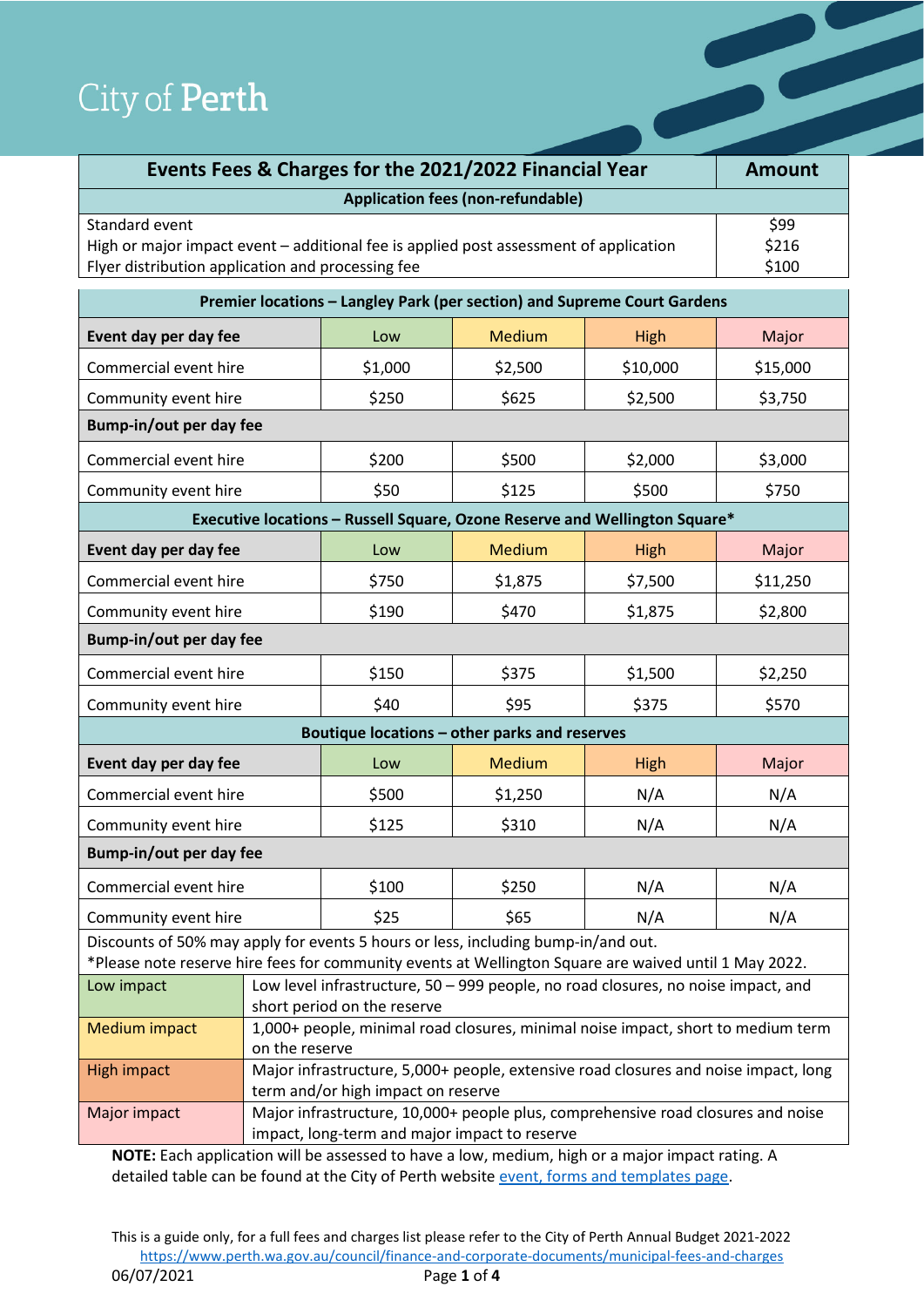| City of <b>Perth</b>                                                                                                                                                                                                 |                                                                  |                                    |                                                                                                                                           |          |
|----------------------------------------------------------------------------------------------------------------------------------------------------------------------------------------------------------------------|------------------------------------------------------------------|------------------------------------|-------------------------------------------------------------------------------------------------------------------------------------------|----------|
|                                                                                                                                                                                                                      |                                                                  |                                    |                                                                                                                                           |          |
|                                                                                                                                                                                                                      | Road reserves and/or thoroughfares - Fun runs and street parades |                                    |                                                                                                                                           |          |
| Event day per day fee                                                                                                                                                                                                | Low                                                              | <b>Medium</b>                      | <b>High</b>                                                                                                                               | Major    |
| Commercial event hire                                                                                                                                                                                                | \$1,000                                                          | \$2,500                            | \$10,000                                                                                                                                  | \$15,000 |
| Community event hire                                                                                                                                                                                                 | \$250                                                            | \$625                              | \$2,500                                                                                                                                   | \$3,750  |
| Bump-in/out per day fee                                                                                                                                                                                              |                                                                  |                                    |                                                                                                                                           |          |
| Commercial event hire                                                                                                                                                                                                | \$200                                                            | \$500                              | \$2,000                                                                                                                                   | \$3,000  |
| Community event hire                                                                                                                                                                                                 | \$50                                                             | \$125                              | \$500                                                                                                                                     | \$750    |
| Sporting competitions - Community organisations and schools                                                                                                                                                          |                                                                  |                                    |                                                                                                                                           |          |
| Weekly fee for match play (one match per week)                                                                                                                                                                       |                                                                  |                                    | \$45                                                                                                                                      |          |
| Weekly fee for training (twice per week)                                                                                                                                                                             |                                                                  |                                    | \$45                                                                                                                                      |          |
| Junior Organisations training - 17yrs and under - discount of 50% may apply to the above fees                                                                                                                        |                                                                  |                                    |                                                                                                                                           |          |
|                                                                                                                                                                                                                      |                                                                  | Public places and/or thoroughfares |                                                                                                                                           |          |
| Commercial exclusive use<br>25sqm or less<br>26sqm and over with infrastructure<br>26sqm and over without infrastructure<br>Non-commercial exclusive use<br>25sqm or less<br>٠<br>26sqm and over with infrastructure |                                                                  |                                    | \$100 per event day<br>\$4.00 per sqm per event day<br>\$2.00 per sqm per event day<br>\$50 per event day<br>\$2.00 per sqm per event day |          |
| 26sqm and over without infrastructure                                                                                                                                                                                |                                                                  |                                    | \$1.00 per sqm per event day                                                                                                              |          |
| Bump in and out days charged at 25% of the above rates per day.                                                                                                                                                      |                                                                  |                                    |                                                                                                                                           |          |
|                                                                                                                                                                                                                      |                                                                  | Hire of Malls and Forrest Place*   |                                                                                                                                           |          |
| Murray St Mall - Comm-bank, West-end and Kiosk sites                                                                                                                                                                 |                                                                  |                                    | \$337 per day                                                                                                                             |          |
| Murray St Mall - Myer site                                                                                                                                                                                           |                                                                  |                                    | \$211 per day                                                                                                                             |          |
| Hay St Mall sites                                                                                                                                                                                                    |                                                                  |                                    | \$211 per day                                                                                                                             |          |
| <b>Forrest Place</b>                                                                                                                                                                                                 |                                                                  |                                    | \$1,542 per day<br>\$771 per day                                                                                                          |          |
| Forrest Place - low impact event                                                                                                                                                                                     |                                                                  |                                    |                                                                                                                                           |          |
| For Forrest place, bump in and out days charged at 25% of the above rates per day.<br>*Discounts of 50% may apply for events 5 hours or less, including set-up and pack down.                                        |                                                                  |                                    |                                                                                                                                           |          |
| *Discounts of 50% may apply for:<br>٠                                                                                                                                                                                |                                                                  |                                    |                                                                                                                                           |          |
| Charitable Organisations: Organisations registered with the Charitable Collections Advisory Committee.<br>Community Organisations/Groups: Sporting and other types of recreational clubs, Parents & Citizen<br>٠     |                                                                  |                                    |                                                                                                                                           |          |

• **Government Authorities:** State/Commonwealth Government Departments and other semi government instrumentalities which provide a specific public service (e.g. Police Service, Water Authority, WA Fire and Emergency Services). Does not include Government Enterprise Services.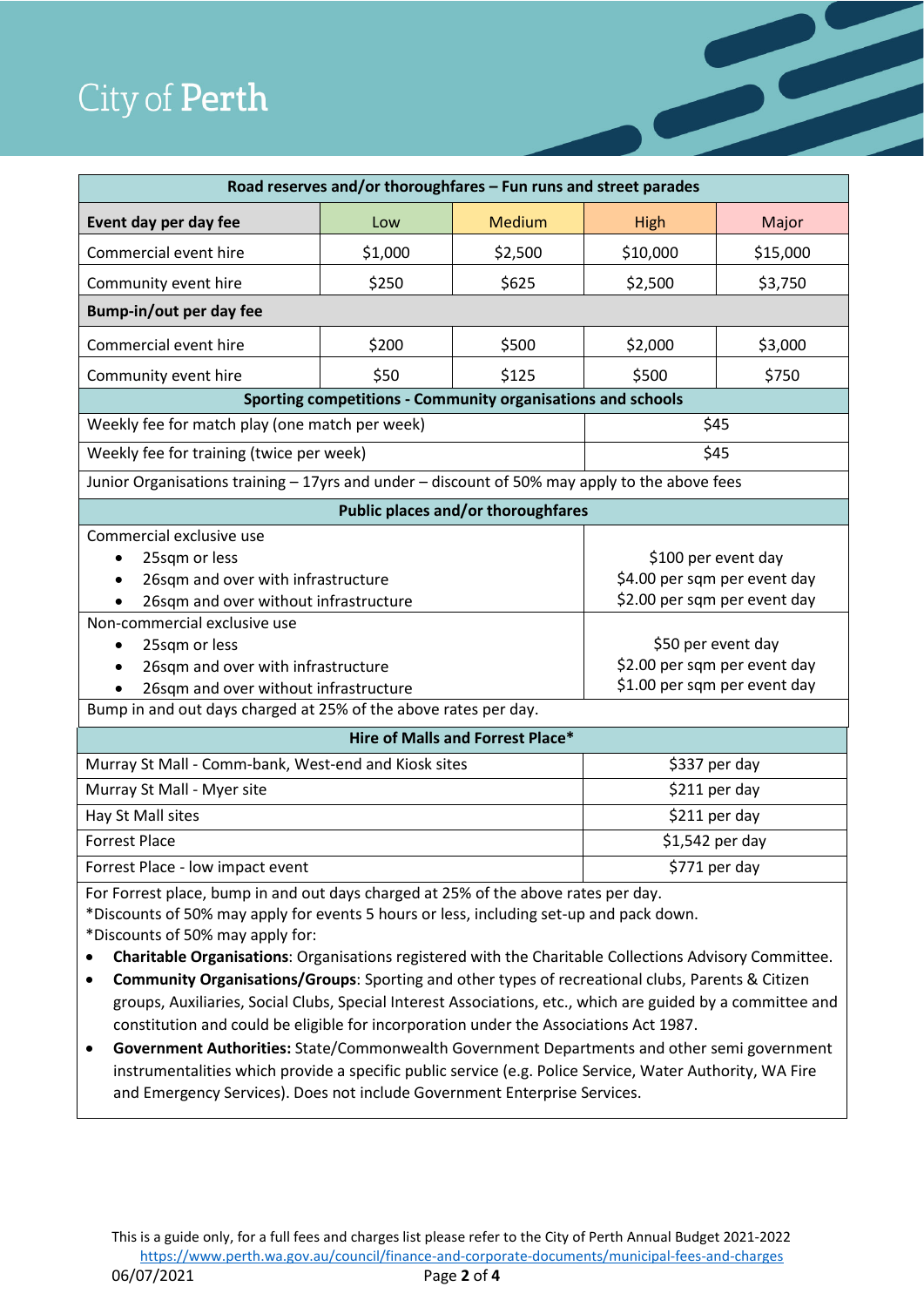| Payment schedules applied to high and major impact events                                                                                                                                        |                                                                                                                |                |  |  |
|--------------------------------------------------------------------------------------------------------------------------------------------------------------------------------------------------|----------------------------------------------------------------------------------------------------------------|----------------|--|--|
| Payment schedule for high and major impact events<br>6 months before the event<br>3 months before the event<br>1 month before the event<br>Prior to issuing the permit<br>$\bullet$              | 10% of reserve hire fees<br>10% of reserve hire fees<br>10% of reserve hire fees<br>Event invoice paid in full |                |  |  |
| Late application or document lodgement fees                                                                                                                                                      |                                                                                                                |                |  |  |
| Late lodgement fee (may be applied)<br>Medium impact event - less than 1 month before event<br>High/Major impact event - less than 6 months before event<br>Late lodgement of required documents | \$100<br>\$1,000                                                                                               |                |  |  |
| Failure to submit documents by due date                                                                                                                                                          | \$100 per document                                                                                             |                |  |  |
| <b>Re-assessment and inspections fees</b>                                                                                                                                                        |                                                                                                                |                |  |  |
| Re-assessment of event documentation due to non-compliance                                                                                                                                       | \$102 per hour - min. 30 minutes                                                                               |                |  |  |
| Re-inspection of event sites due to non-compliance                                                                                                                                               | \$100 per hour - min. 30 minutes                                                                               |                |  |  |
| Final Inspection Fee and Form 2 application assessments.<br>Re-inspection fees will be charged for non-complying events                                                                          | \$102 per hour - min. 30 minutes                                                                               |                |  |  |
| <b>Mobile Food Trading</b><br>\$51 inspection fee<br>Pre-approval inspection                                                                                                                     |                                                                                                                |                |  |  |
| <b>Additional event-related fees</b>                                                                                                                                                             |                                                                                                                |                |  |  |
| Private or non-essential vehicles on-site parking permits<br>No charge for prior approved branded operational vehicles                                                                           | \$76.00 per vehicle per day                                                                                    |                |  |  |
| \$31.00 per outlet for first day<br>Provision of single phase power<br>\$3.50 per outlet per additional days                                                                                     |                                                                                                                |                |  |  |
| Provision of 3-phase power<br>\$93.00 per outlet for first day<br>\$9.50 per outlet per additional days                                                                                          |                                                                                                                |                |  |  |
| <b>Council Services Fee</b><br>Line marking, turf regeneration, waste removal or post<br>100% cost recovery by council<br>event cleaning, street sweeping, electrical callout etc.               |                                                                                                                |                |  |  |
| <b>Noise management</b>                                                                                                                                                                          |                                                                                                                |                |  |  |
| Regulation 18 application for a Non-Conforming Event                                                                                                                                             |                                                                                                                |                |  |  |
| Late application fee- submitted less than 60 days before event                                                                                                                                   |                                                                                                                |                |  |  |
| Noise Monitoring Fee per hour                                                                                                                                                                    |                                                                                                                |                |  |  |
| Public Building Fees: Application to Construct, Alter or Extend a temporary Building - Form 1<br>\$173                                                                                           |                                                                                                                |                |  |  |
| 0 to 1,000 participants                                                                                                                                                                          |                                                                                                                |                |  |  |
| 1,001 to 2,500 participants                                                                                                                                                                      |                                                                                                                |                |  |  |
|                                                                                                                                                                                                  |                                                                                                                | \$283          |  |  |
| 2,501 to 5,000 participants                                                                                                                                                                      |                                                                                                                | \$573<br>\$871 |  |  |